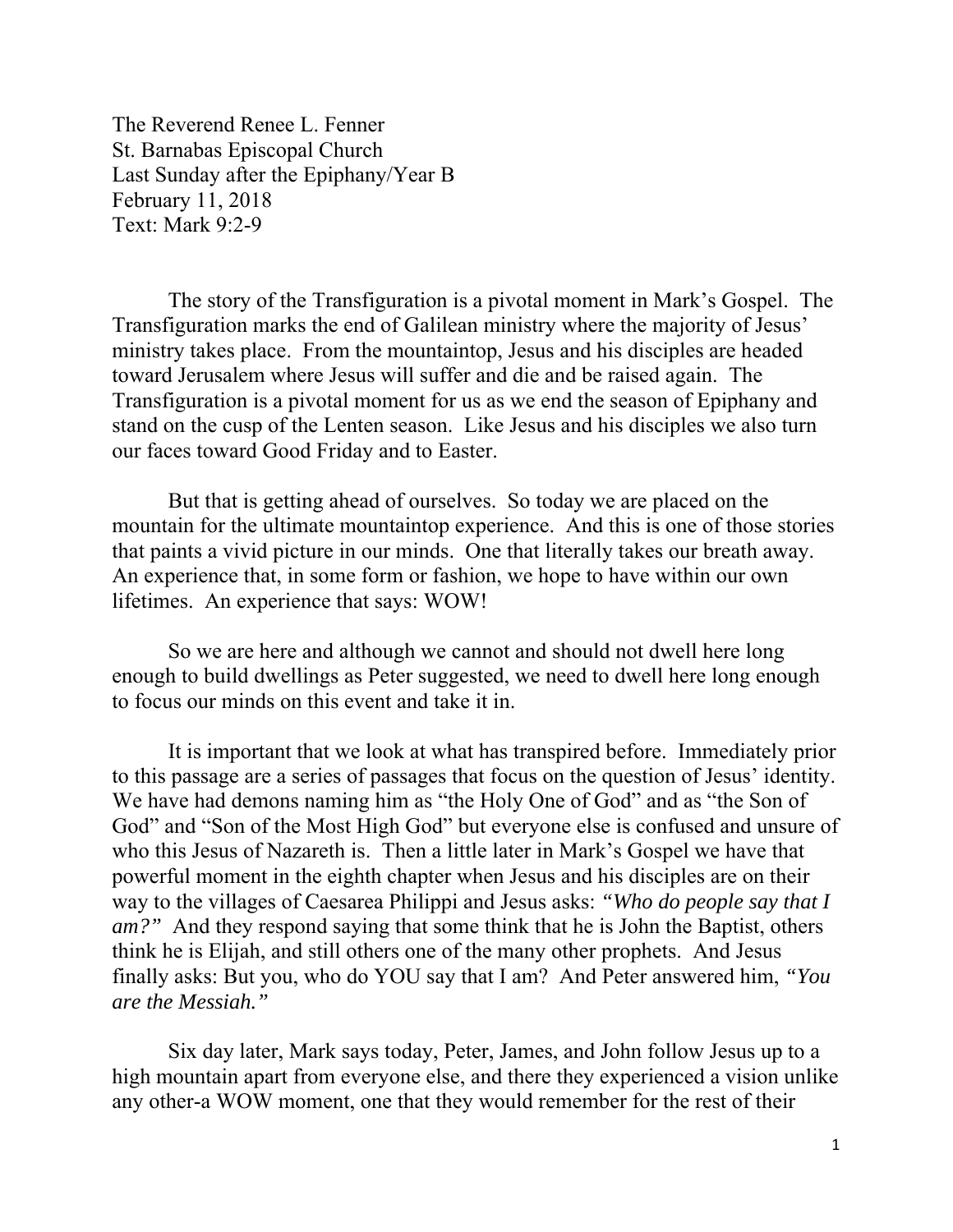lives. Jesus stands before them changed, transfigured, his clothes a dazzling white. And it is up on the mountaintop where the Transfiguration continues to explore the question that has been put before others during the season of Epiphany: Who is Jesus? Who is this guy who calls people to leave the lives they know behind and follow him? Some leave everything-their families. Their nets and boats, their father and hired hands. Tax booth. Livelihoods. Everything! Who does that? Who is this guy who teaches with authority in ways that none have ever heard before? Who is this guy who baffles even the most learned Pharisees and scribes? Who is this Man from Galilee who silences demons? Raises the sick from their sick beds? The dead from their death beds? Who is this guy who heals lepers and tells a paralyzed man to stand up and take his mat and walk? Who is this man who calms the wind and the waves? Who is this man who can with only five loaves and two fish, fill the bellies of thousands? Who is he?

 On the mountaintop, we learn much about Jesus' identity, and the answer to all those questions.

 Whatever Peter, James, and John were expecting as they made that climb upward, Transfiguration was not it. And certainly not in the presence of Moses and Elijah, the two greatest prophets who ever lived. Moses who represented the law and Elijah representing the prophets. Peter, James, and John were witnessing the linkage of the Old and the New; something that Jesus reiterated over and over again in his teaching especially as we hear it said in Matthew's Gospel. *"Do not think that I have come to abolish the law or the prophets. I have come not to abolish but to fulfill* (Mt. 5:17). By seeing Jesus in the midst of Moses and Elijah, the Transfiguration made a clear statement that part of Jesus' identity is on par with these two leaders. And the only one that anyone ever expected to be on par with Moses and Elijah was the One long promised, the Messiah. Jesus is the fulfillment of the law and the prophets.

 On the Last Sunday of Epiphany we not only hear the wonderful story of Transfiguration but we hear one more clue to the question of Jesus' identity-a "bookend" to the season of light and theophanies, and revelations. We hear the same answer repeated on the top of the mountain that we heard at the beginning and at the River Jordan when Jesus emerged from the waters of his baptism: *"This is my Son, the Beloved."* 

As we descend from the mountaintop today (like Peter, we can't stay there) and journey toward Jerusalem with Jesus and his companions, as we leave this season and begin our journey on Ash Wednesday and travel through Lent to